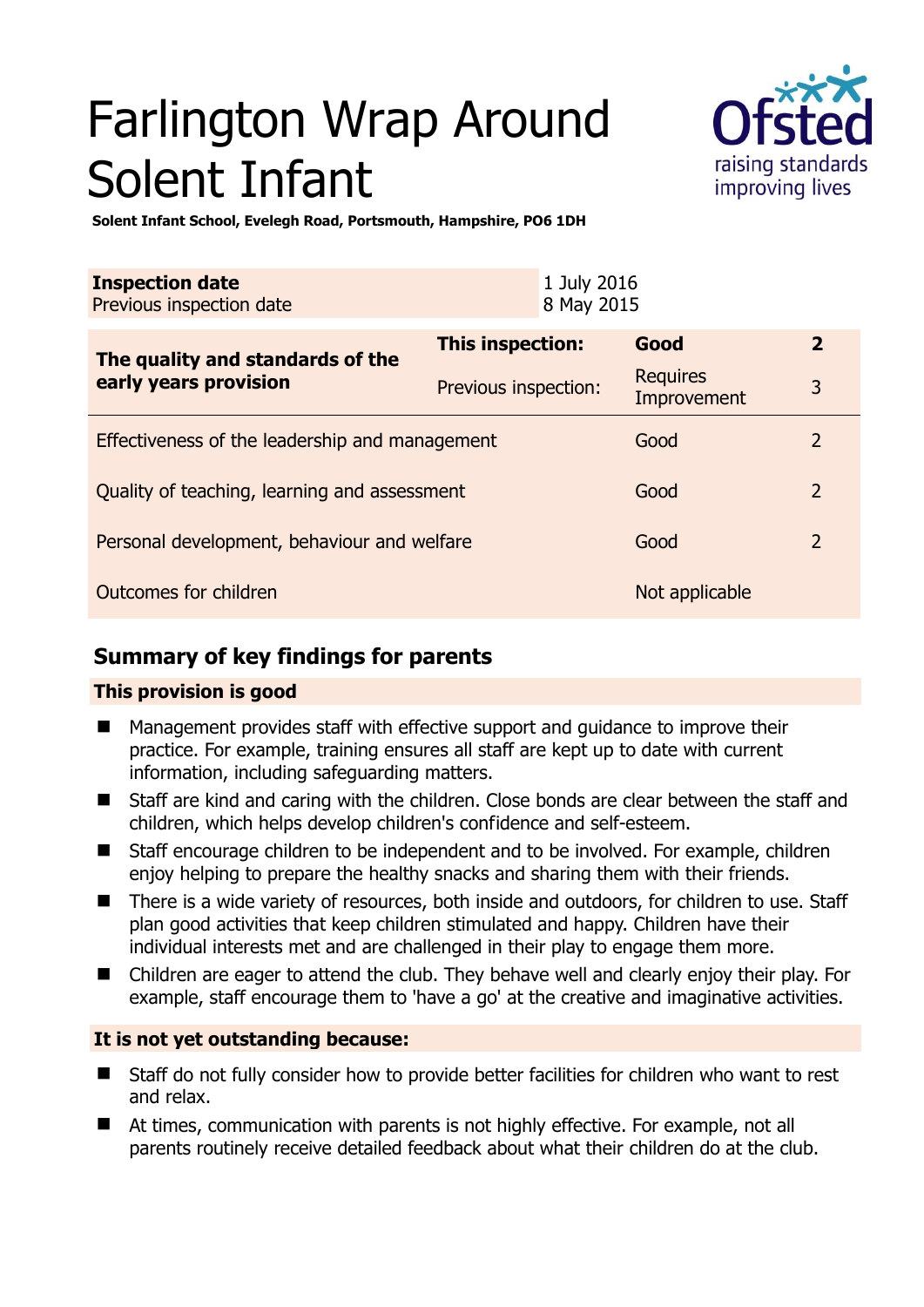# **What the setting needs to do to improve further**

## **To further improve the quality of the early years provision the provider should:**

- **P** provide more opportunities for those children who wish to be quiet and relax after their school day
- $\blacksquare$  build on the quality of information given to parents to keep them better informed about what their children do at the club.

#### **Inspection activities**

- The inspector toured the premises and observed the impact of staff involvement on children's enjoyment and development.
- The inspector spoke with parents to gain an understanding of their views.
- The inspector sampled a range of documentation.
- The inspector spoke with the manager and staff about their practice and the impact on children's play.

#### **Inspector**

Claire Watson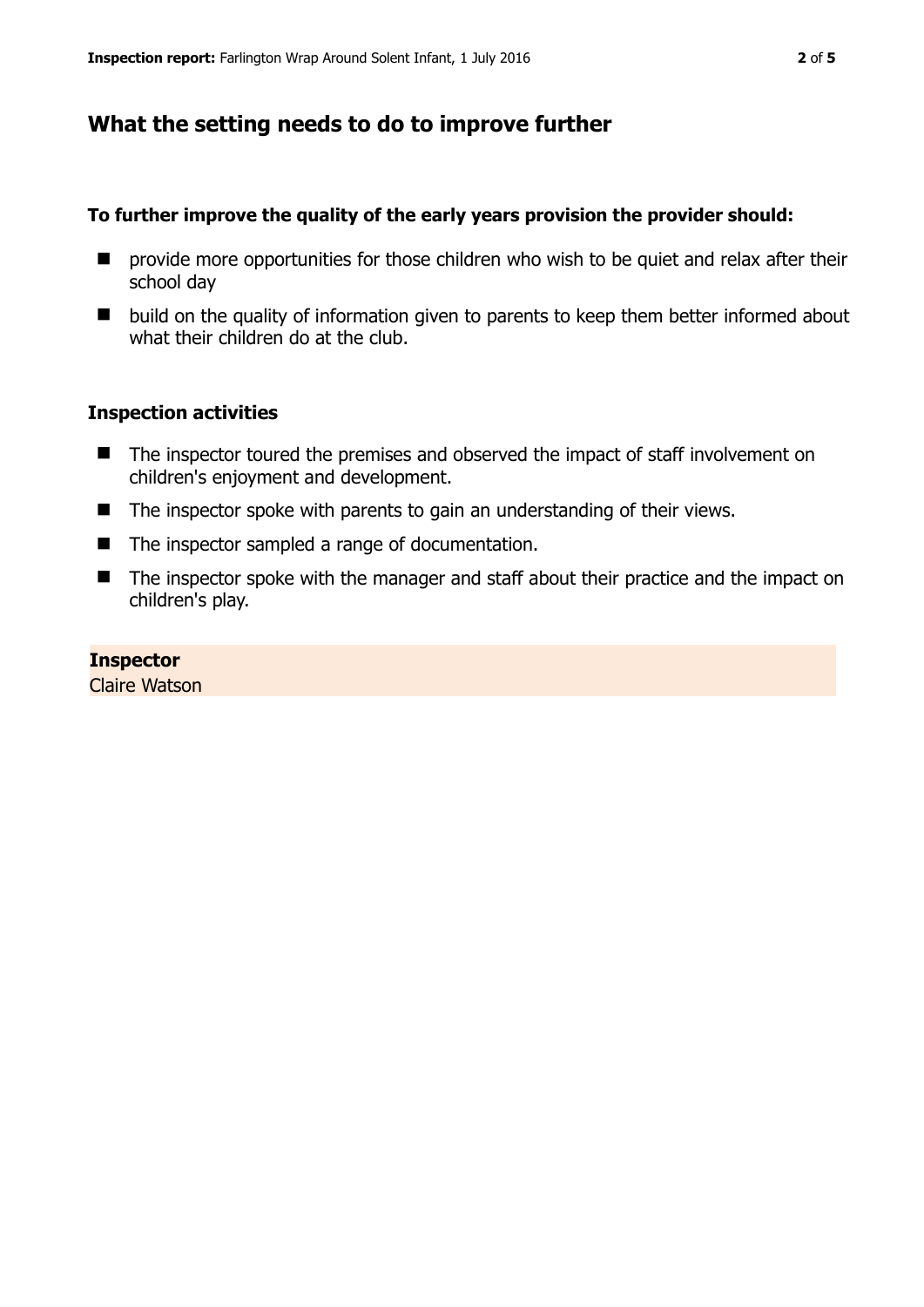# **Inspection findings**

## **Effectiveness of the leadership and management is good**

Safeguarding is effective. Management and staff have a thorough knowledge and understanding of child protection matters. For example, they have a good understanding of possible concerns about children's welfare and of the procedures for reporting them. An effective key-person system works well for children. For example, parents know who to approach to discuss their children's individual needs. Staff ensure that contact is made with children's teachers to obtain and share any relevant information. This ensures continuity of care and helps staff meet the individual needs of all children. Management takes the views of parents, staff and children into account as it evaluates the club. It values suggestions for improvement and makes adjustments where possible to improve staff practice and children's enjoyment. For example, staff now display menus in advance so that parents can know what meals their children will have.

#### **Quality of teaching, learning and assessment is good**

Staff engage children in exciting activities; for example, children enjoyed making superhero figures at the craft table. Staff and children interact well together. For instance, staff encourage children to have discussions and voice their opinions. For example, they chat with each other about different photographs, such as a lonely young boy walking along a railway track. This encourages thoughtful ideas and opinions. Children gain an understanding and respect for other people's similarities and differences. Staff positively adapt activities according to the individual needs and interests of each child. Children enjoy the outside space where, for example, they play football, climb and balance on the playground equipment and explore pathways through the trees. Staff attend relevant training to help meet children's individual needs. For example, a course on signing enables improved levels of communication.

#### **Personal development, behaviour and welfare are good**

Children are made to feel very welcome by the staff, and are eager to join in with activities and play with their friends. Children and staff have close relationships. Children have the confidence to ask questions, explore and independently make choices about their play. Children develop positive self-esteem as they receive frequent praise from staff for their achievements and behaving well. Children manage their feelings and emotions well. For example, they cope with disappointment in a mature way when they do not win games, such as 'musical bumps and statues'. Children follow the daily routines well; for example, they queue calmly and sensibly as they wait to serve up their tea.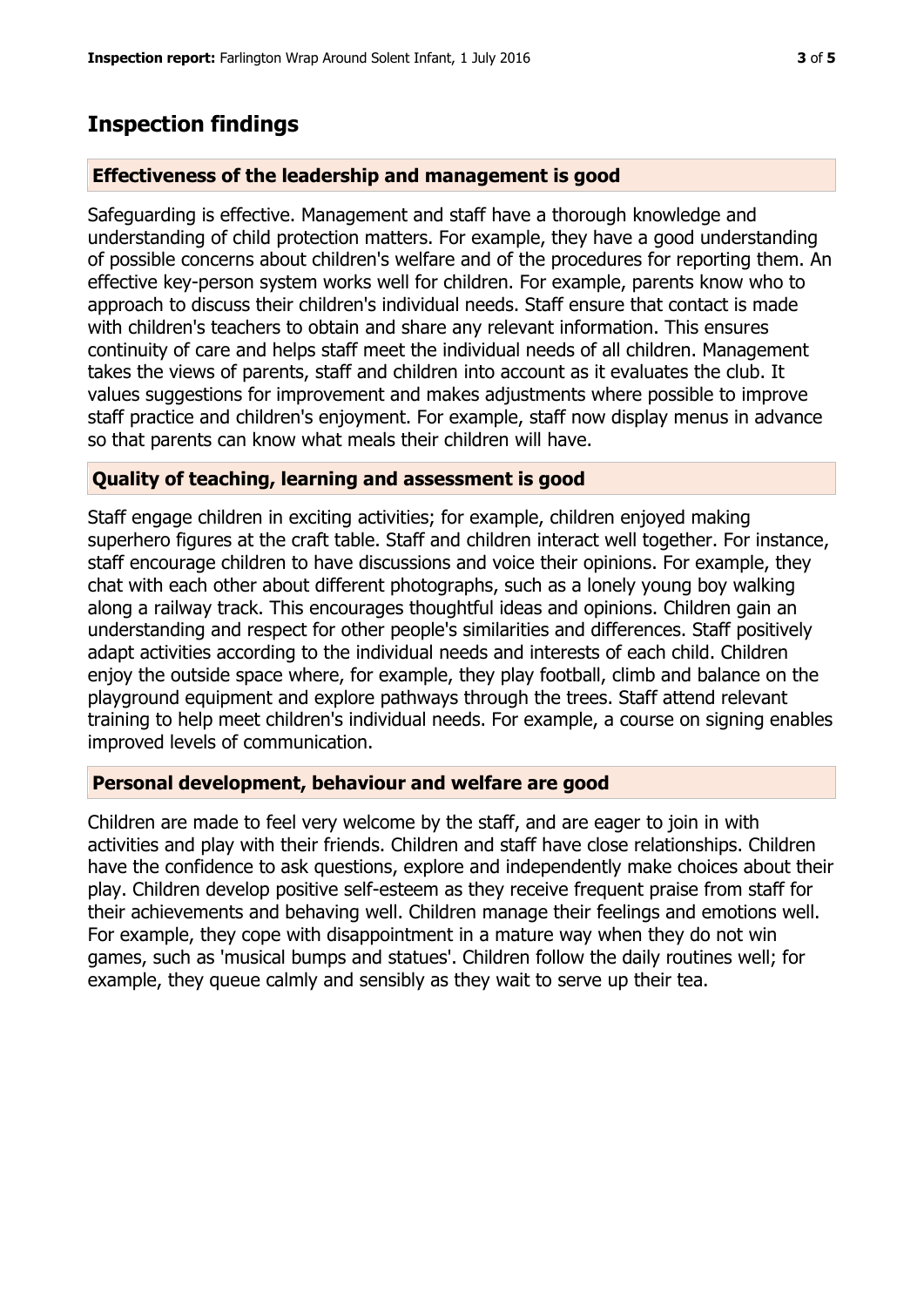# **Setting details**

| Unique reference number                             | EY313689                                                                             |  |
|-----------------------------------------------------|--------------------------------------------------------------------------------------|--|
| <b>Local authority</b>                              | Portsmouth                                                                           |  |
| <b>Inspection number</b>                            | 1054734                                                                              |  |
| <b>Type of provision</b>                            | Out of school provision                                                              |  |
| Day care type                                       | Childcare - Non-Domestic                                                             |  |
| <b>Registers</b>                                    | Early Years Register, Compulsory Childcare<br>Register, Voluntary Childcare Register |  |
| <b>Age range of children</b>                        | $4 - 8$                                                                              |  |
| <b>Total number of places</b>                       | 40                                                                                   |  |
| Number of children on roll                          | 24                                                                                   |  |
| <b>Name of registered person</b>                    | Farlington Wrap-Around Service Ltd                                                   |  |
| <b>Registered person unique</b><br>reference number | RP521633                                                                             |  |
| Date of previous inspection                         | 8 May 2015                                                                           |  |
| <b>Telephone number</b>                             | 07986 285282                                                                         |  |

Farlington Wrap Around Solent Infant is an out-of-school club and registered in 2004. It is located at the Solent Infant School in Portsmouth, Hampshire. The club is open Monday to Friday, from 7.30am until 9am and from 3.15pm until 6pm, during school term time. It opens during some of the school holidays from 7.30am to 6pm. There are 12 members of staff; of whom, one has qualified teacher status and three hold childcare qualifications at level 2 or above.

This inspection was carried out by Ofsted under sections 49 and 50 of the Childcare Act 2006 on the quality and standards of provision that is registered on the Early Years Register. The registered person must ensure that this provision complies with the statutory framework for children's learning, development and care, known as the early years foundation stage.

Any complaints about the inspection or the report should be made following the procedures set out in the guidance 'Complaints procedure: raising concerns and making complaints about Ofsted', which is available from Ofsted's website: www.gov.uk/government/organisations/ofsted. If you would like Ofsted to send you a copy of the guidance, please telephone 0300 123 4234, or email enquiries@ofsted.gov.uk.